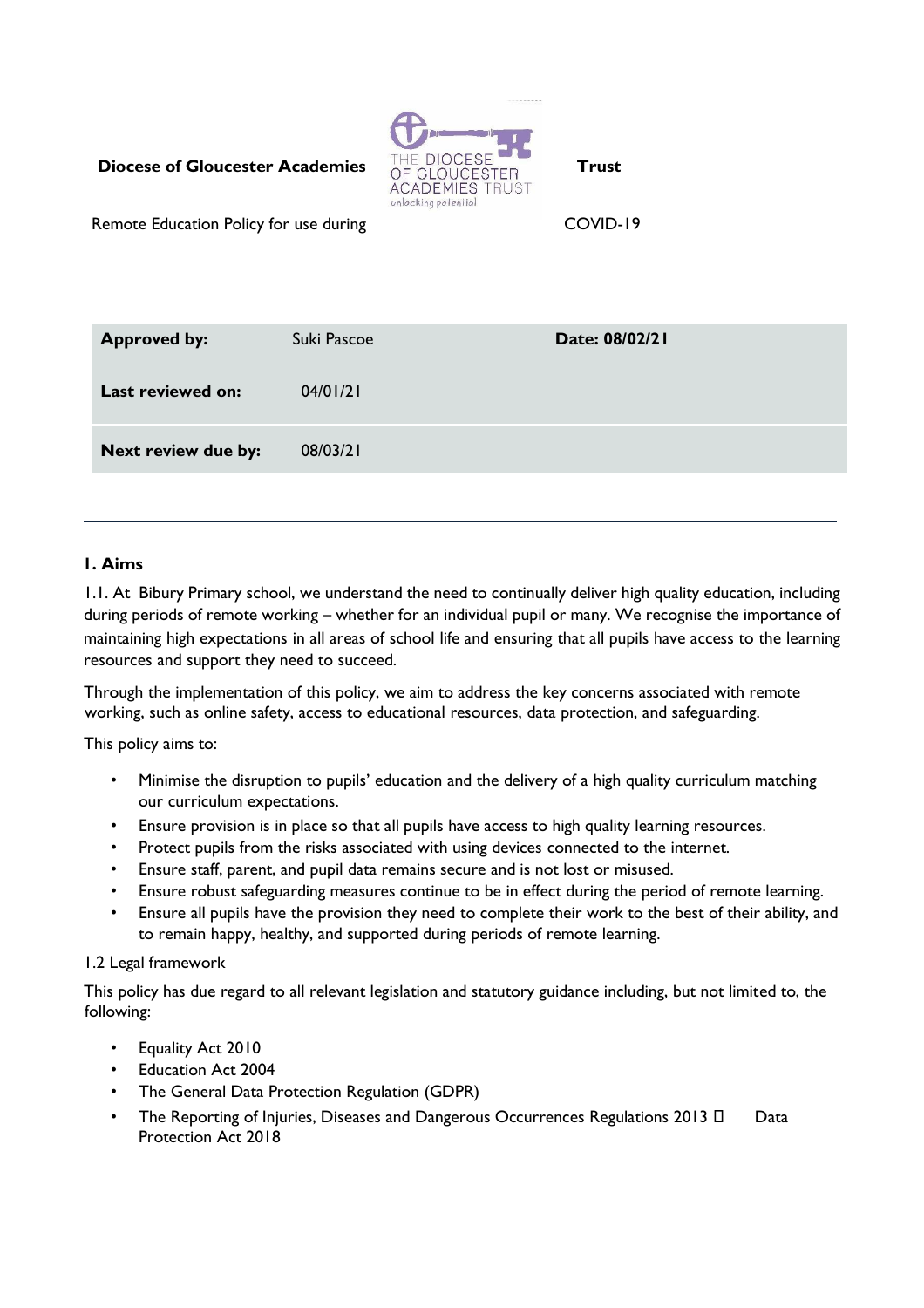This policy has due regard to national guidance including, but not limited to, the following:

- DfE (2019) 'Keeping children safe in education'
- DfE (2019) 'School attendance'
- DfE (2017) 'Special educational needs and disability code of practice: 0 to 25 years'
- DfE (2018) 'Health and safety: responsibilities and duties for schools'
- DfE (2018) 'Health and safety for school children'
- DfE (2016) 'Children missing education'
- DfE (2020) 'Safeguarding and remote education during coronavirus (COVID-19)'
- DfE (2020) 'Adapting teaching practice for remote education'  $\Box$  DfE (2020) 'Guidance for full opening: schools'

## **2. Roles and responsibilities**

### **2.1 Trust board and Local Governing Boards** are responsible for:

- Ensuring that the school has robust risk management procedures in place.
- Ensuring that the school has a business continuity plan in place, where required.
- Evaluating the effectiveness of the school's remote learning arrangements.
- Monitoring the school's approach to providing remote learning to ensure education remains as high quality as possible and is in line with the school's curriculum vision and plans.
- Ensuring that staff are certain that systems are appropriately secure, for both data protection and safeguarding reasons.

#### **2.2 The Headteacher** is responsible for:

- Ensuring that staff, parents and pupils always adhere to the relevant policies.
- Ensuring that there are arrangements in place for identifying, evaluating, and managing risks associated with remote learning including health and safety risks as well as ensuring GDPR compliance in consultation with the Trust DPO.
- Putting procedures and safe systems for learning into practice, which are designed to eliminate or reduce the risks associated with remote learning.
- Ensuring that vulnerable pupils are provided with necessary information and instruction, as required.
- Overseeing that the school has the resources necessary to action the procedures in this policy.
- Ensuring that there are arrangements in place for monitoring incidents associated with remote learning.
- Arranging any additional training staff may require to support pupils during the period of remote learning.
- Conducting regular reviews of the remote learning arrangements to ensure pupils' education does not suffer.
- Managing the effectiveness of health and safety measures through a robust system of reporting, investigating, and recording incidents.
- Reviewing the effectiveness of this policy on a regular basis (at least annually) and communicating any changes to staff, parents, and pupils.

#### **2.3 The School Business Manager** is responsible for:

• Arranging the procurement of any equipment or technology required for staff to teach remotely and for pupils to learn from home.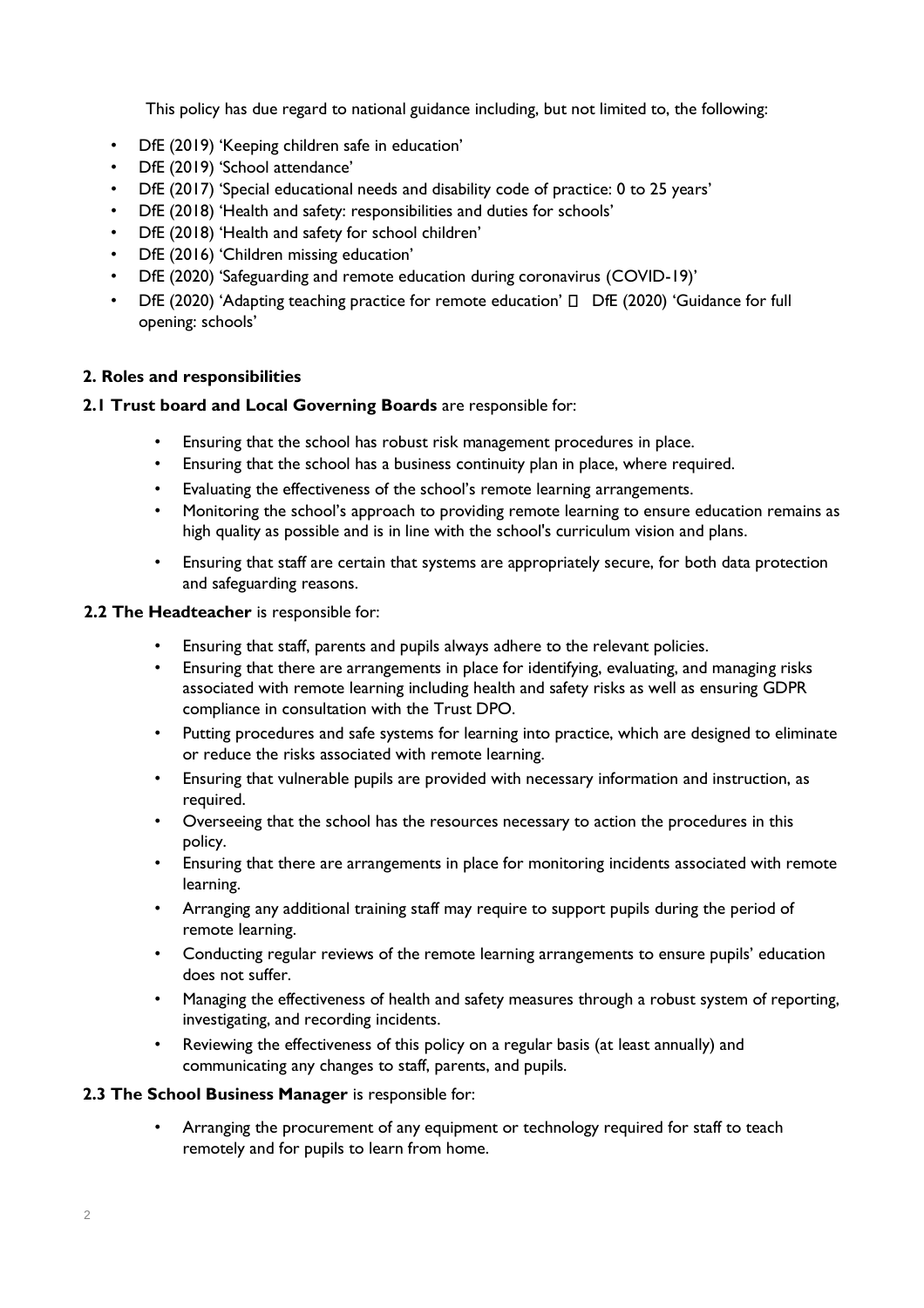- Ensuring value for money when arranging the procurement of equipment or technology.
- Ensuring that the school has adequate insurance to cover all remote working arrangements.
- Overseeing that all school-owned electronic devices used for remote learning have adequate antivirus software and malware protection.

### **2.4 All Staff members** are responsible for:

- Adhering to this policy at all times during periods of remote learning.
- Reporting any health and safety incidents to the headteacher asking for guidance as appropriate.
- Reporting any safeguarding incidents to the DSL and asking for guidance as appropriate.
- Taking part in any training conducted to meet the requirements of this policy, including training on how to use the necessary electronic equipment and software.
- Reporting any dangers or potential dangers they identify, as well as any concerns they may have about remote learning, to the headteacher
- Reporting any defects on school-owned equipment used for remote learning to the School Business Manager.
- Adhering to the Trust Staff Code of Conduct at all times.

#### **2.5 Teachers** are responsible for:

- Setting work that is meaningful and ambitious each day in a range of subjects. The core of this must be in line with what pupils would receive in school each day. Ideally this would include daily contact with teachers.
- Teaching a well-planned and sequenced curriculum, so that knowledge and skills continue to be built incrementally with a good understanding about what is intended to be taught and practised in each subject.
- Providing frequent clear explanations of new content deliver by the teacher in school, or through high quality curriculum resources and videos.
- The amount of work they need to provide and the type of work.
- When this work needs to be set (e.g. 3pm the day before)
- Where work should be uploaded staff should be familiar with how to use this system
- How this work fits into the overall sequenced plan of work for the pupils concerned, so that learning continues regardless of whether in school or out in line with expectations from the DFE. This can be online and offline.
- The school will accept a range of different teaching methods during remote learning to help explain concepts and address misconceptions easily. For the purpose of providing remote learning, the school may make use of workbooks, email, online learning portals, oak academy, reading tasks, and pre-recorded video or audio lessons.

#### **Providing feedback on work:**

- The school expects pupils and staff to maintain a good work ethic during the period of remote learning. The school uses as part of its formative assessment and feedback methods a variety of tools such as quizzes and other digital tools.
- Receiving and responding to completed work from pupils via email, Padlet and paper packs.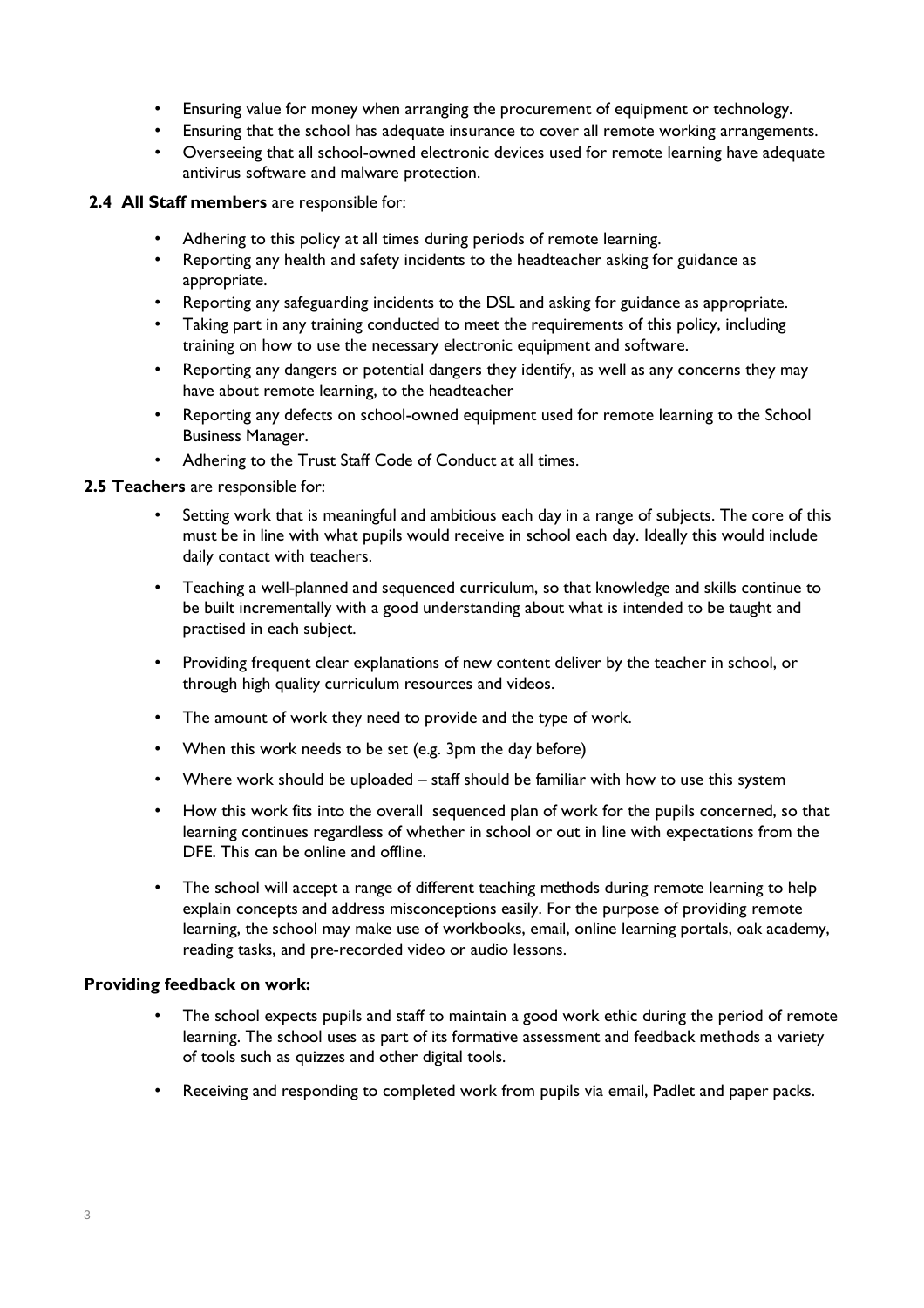- Gauge how well pupils are progressing through the curriculum through formative assessment methods and adjust accordingly the pace or complexity of task for the pupils to ensure understanding.
- Pupils are accountable for the completion of their own schoolwork teaching staff will contact parents via telephone and email if their child is not completing their schoolwork or their standard of work has noticeably decreased.
- Teachers will monitor the academic progress of pupils with and without access to the online learning resources and discuss additional support or provision with the headteacher as soon as possible.
- Teachers will monitor the academic progress of pupils with SEND and discuss additional support or provision with the SENCO as soon as possible.
- Keeping in touch with pupils and parents:
- Teachers will make contact with pupils not in school daily to whole class using Padlet, Teams, Zoom and emails or phone calls.
- Teachers will respond to emails sent to class email address within 24 hours on Mon-Fri.
- Teachers will ensure that any complaints or concerns shared by parents and pupils are directly referred to the DSL/Headteacher in line with the Safeguarding/Complaint process
- Teachers will address any behavioural issues, such as failing to complete work, during this time by liaising with parents before reporting to the Headteacher.
- Attending virtual meetings with staff and external agencies, parents, and pupils:

#### Dress code:

- Staff and external agencies smart professional
- Pupils uniform is not required but all pupils should be fully clothed (no nightwear and please check and avoid inappropriate logos etc)
- Parents Please dress appropriately as if you were attending school in person

Locations (avoid areas with background noise, nothing inappropriate in the background)

#### **2.6 Teaching assistants**

Teaching assistants are responsible for:

- Adapting and amending work to enable SEND pupils to access learning remotely or preparing and printing work in school for home learning packs to be collected.
- Giving feedback to identified pupils about learning completed tasks. Reminder that no staff at home should be using their own phones, emails social media etc in line with guidance and advice for teachers
- Attending virtual meetings with staff and external agencies, parents, and pupils:

Dress code:

- Staff and external agencies smart professional
- Pupils uniform is not required but all pupils should be fully clothed (no nightwear and please check and avoid inappropriate logos etc)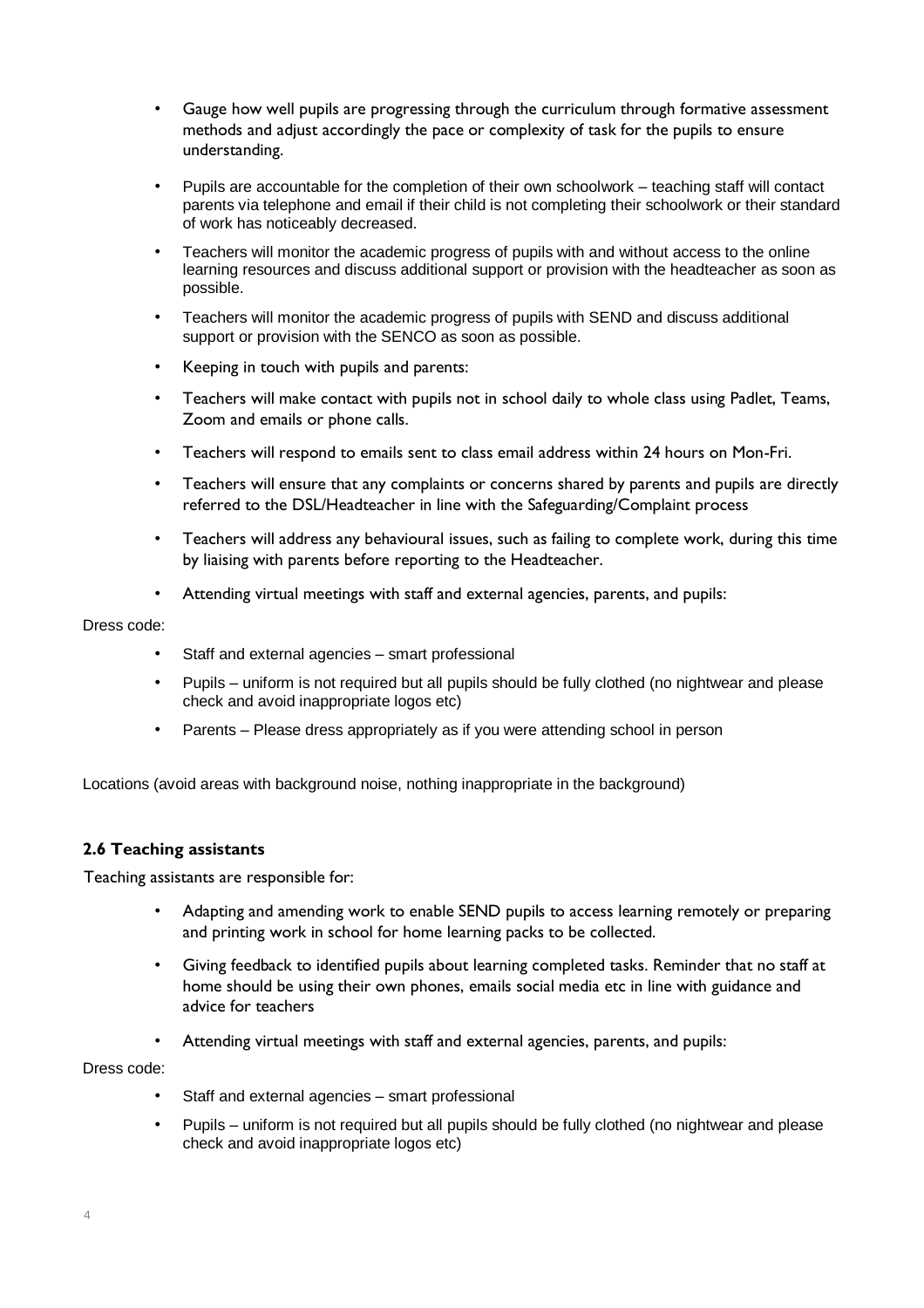- Parents Please dress appropriately as if you were attending school in person
- Locations (avoid areas with background noise, nothing inappropriate in the background)

## **2.7 Subject leaders, including the SENCO**

Alongside their teaching responsibilities, as outlined above, subject leads are responsible for:

- Ensuring that work set matches the curriculum plans in place, including any adaptation's for catch up.
- Working with teachers teaching their subject to make sure work set is appropriate and consistent with schools plans and expectations.
- Working with other subject leads and senior leaders to make sure work set across subjects is appropriate and consistent, and deadlines are being set an appropriate distance away from each other
- Monitoring the work set by teachers in their subject explain how they will do this, such as through regular meetings with teachers or by reviewing work.
- Alerting teachers to resources they can use to teach their subject,
- Liaising with leaders to ensure that the technology used for remote learning is accessible to all pupils and that reasonable adjustments are made where required.
- Ensuring that pupils with EHC plans continue to have their needs met while learning remotely, and liaising with the headteacher and other organisations to make any alternate arrangements for pupils with EHC plans.
- Identifying the level of support or intervention that is required while pupils with SEND learn remotely.
- Ensuring that the provision put in place for pupils with SEND is monitored for effectiveness throughout the duration of the remote learning period.

#### **2.8 Senior teacher**

Alongside any teaching responsibilities, senior leaders are responsible for:

- Coordinating the remote learning approach across the school if you have assigned one member of staff to lead on this, highlight them here
- Ensuring that all vulnerable pupils including PP and SEND pupils can access learning set and that arrangements are in place to oversee and monitor equality of opportunity.
- Monitoring the effectiveness of remote learning explain how they will do this, such as through regular meetings with teachers and subject leaders, reviewing work set or reaching out for feedback from pupils and parents
- Monitoring the security of remote learning systems, including data protection and safeguarding considerations

## **2.9 Designated safeguarding lead**

The DSL is responsible for:

- Ensuring that all within the school follow the Trust safeguarding policy including the latest amendment's and communicate any changes to this guidance. Especially if an online presence is delivered. Please see the link below for latest guidance and advice.
- <https://www.gov.uk/guidance/safeguarding-and-remote-education-during-coronavirus-covid-19>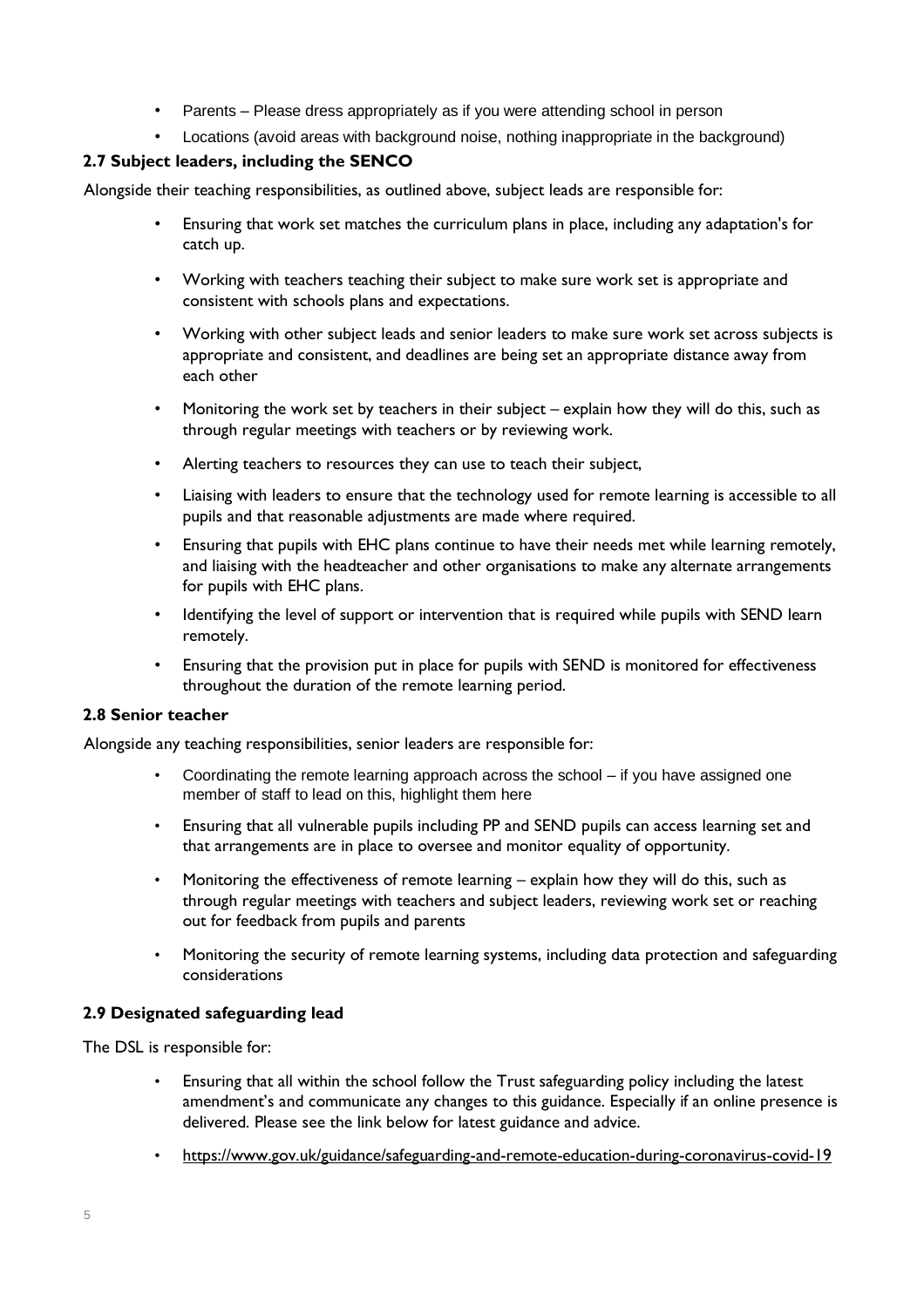## **2.10 Pupils and parents**

Staff can expect pupils to:

- Adhering to this policy at all times during periods of remote learning.
- Pupils will have verbal contact with a member of teaching staff at least once per week via Teams, zoom or telephone call,
- Ensuring that their work is completed to the best of their ability.
- Seek help if they need it, from teachers through Padlet or the class email address.
- Alert teachers if they are not able to complete work through the class email address.
- Reporting any technical issues to teachers and teaching assistants as soon as possible.
- Ensuring they use any equipment and technology for remote learning as intended.
- Adhering to the behaviour policy at all times.
- Complete 3 hours (KS1) or 4 hours (KS2) of learning a day.

Staff can expect parents to:

- Adhere to this policy at all times during periods of remote learning.
- Make the school aware if their child is sick or otherwise cannot complete work.
- Seek help from the school if they need it via class email addresses
- Be respectful and calm when making any complaints or concerns known to staff.
- Ensuring their child is available to learn remotely at the agreed times and that the schoolwork set is completed on time and to the best of their child's ability.
- Reporting any technical issues to the school as soon as possible.
- Ensuring their child uses the equipment and technology used for remote learning as intended.

#### **3. Who to contact**

If staff have any questions or concerns, they should contact the following individuals:

Here are some suggested issues and the most likely points of contact, but adapt and add to this as needed:

- Issues in setting work talk to the relevant subject lead or SENCO
- Issues with behaviour talk to the Head Teacher
- Issues with their own workload or wellbeing talk to Head Teacher
- Concerns about data protection talk to the Head Teacher
- Concerns about safeguarding talk to the DSL (Head Teacher)

#### **4. Data protection**

#### **4.1 Accessing personal data**

When accessing personal data, all staff members will:

• Ensure paper files remain at school in locked cupboard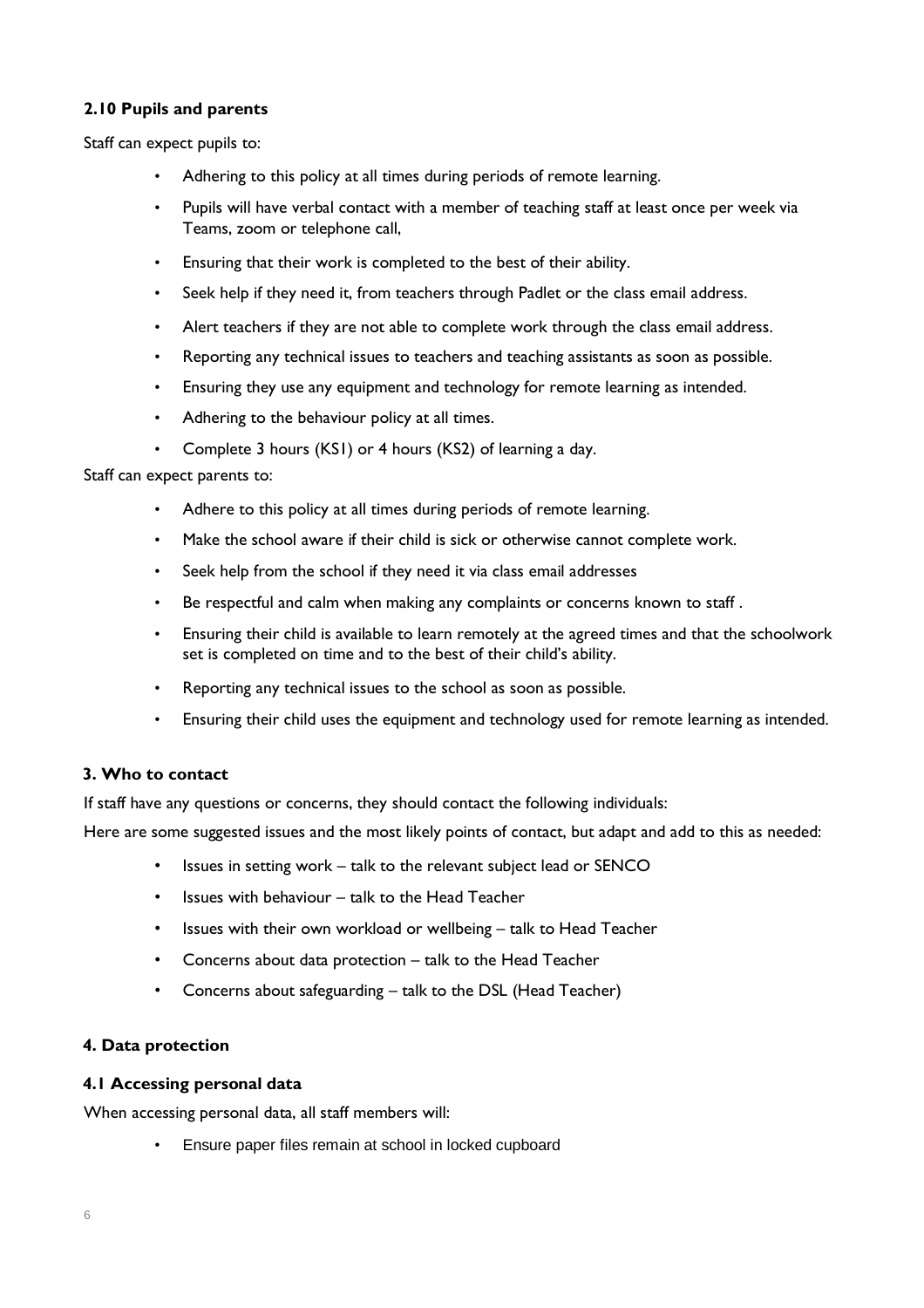• Use a school device

### **4.2 Sharing personal data**

Staff members may need to collect and/or share personal data such as email addresses as part of the remote learning system. Such collection of personal data applies to our functions as a school and does not require explicit permissions.

While this may be necessary, staff are reminded to collect and/or share as little personal data as possible online.

# **4.3 Keeping devices secure**

All staff members will take appropriate steps to ensure their devices remain secure. This includes, but is not limited to:

- Keeping the device password-protected strong passwords are at least 8 characters, with a combination of upper and lower-case letters, numbers, and special characters (e.g. asterisk or currency symbol)
- Ensuring the hard drive is encrypted this means if the device is lost or stolen, no one can access the files stored on the hard drive by attaching it to a new device
- Making sure the device locks if left inactive
- Not sharing the device among family or friends
- Installing antivirus and anti-spyware software
- Keeping operating systems up to date  $-$  always install the latest updates

## **5. Safeguarding**

DSL's will communicate all updates to the school community. It remains the responsibility of every staff member during this time to take responsibility to stay updated with the latest advice and guidance for safeguarding.

#### **5.1 Online safety**

This section of the policy will be enacted in conjunction with the school's online safety policy.

Where possible, all interactions will be textual and public.

All staff and pupils using video communication must:

- Communicate in groups one-to-one sessions are not permitted unless parents are also in the room.
- Wear suitable clothing this includes others in their household.
- Be situated in a suitable 'public' living area within the home with an appropriate background  $-$ 'private' living areas within the home, such as bedrooms, are not permitted during video communication.
- Use appropriate language this includes others in their household.
- Maintain the standard of behaviour expected in school.
- Use the necessary equipment and computer programs as intended.
- Not record, store, or distribute video material without permission.
- Ensure they have a stable connection to avoid disruption to lessons.
- Always remain aware that they are visible.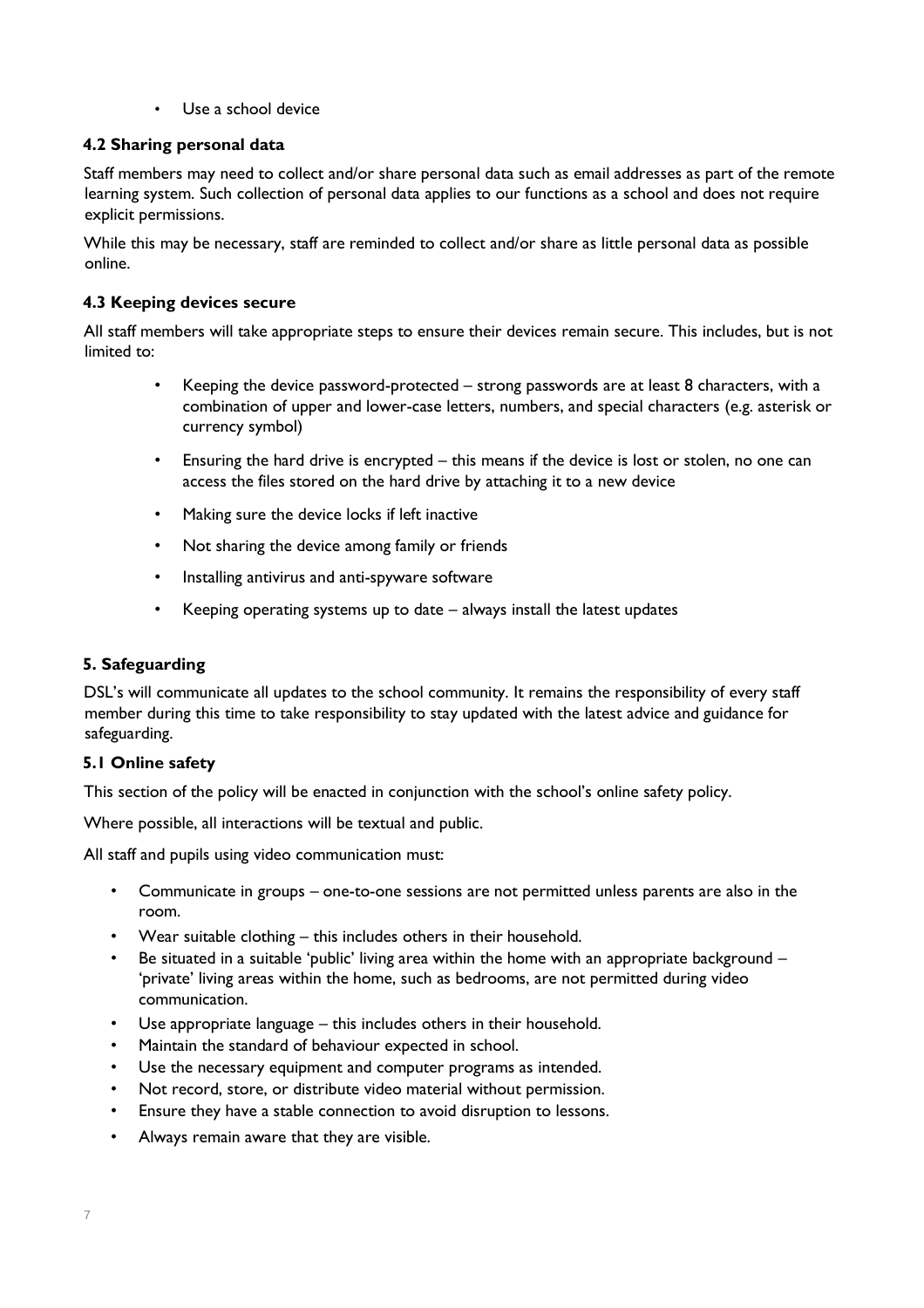All staff and pupils using audio communication must:

- Use appropriate language this includes others in their household.
- Maintain the standard of behaviour expected in school.
- Use the necessary equipment and computer programs as intended.
- Not record, store, or distribute audio material without permission.
- Ensure they have a stable connection to avoid disruption to lessons.
- Always remain aware that they can be heard.

The school will consider whether one-to-one sessions are appropriate in some circumstances, e.g. to provide support for pupils with SEND. This will be decided and approved by the headteacher in collaboration with the Senco.

Pupils not using devices or software as intended will be disciplined in line with the behaviour policy.

The school will risk assess the technology used for remote learning prior to use and ensure that there are no privacy issues or scope for inappropriate use.

The school will ensure that all school-owned equipment and technology used for remote learning has suitable anti-virus software installed, can establish secure connections, can recover lost work, and allows for audio and visual material to be recorded or downloaded, where required.

The school will communicate to parents via email about any precautionary measures that need to be put in place if their child is learning remotely using their own/family-owned equipment and technology, e.g. ensuring that their internet connection is secure. This will be at regular intervals throughout the year.

During the period of remote learning, the school will maintain regular contact with parents to:

- Reinforce the importance of children staying safe online.
- Ensure parents are aware of what their children are being asked to do, e.g. sites they have been asked to use and staff they will interact with.
- Encourage them to set age-appropriate parental controls on devices and internet filters to block malicious websites.
- Direct parents to useful resources to help them keep their children safe online.

The school will not be responsible for providing access to the internet off the school premises and will not be responsible for providing online safety software, e.g. anti-virus software, on devices not owned by the school.

## **5.2 Safeguarding**

This section of the policy will be enacted in conjunction with the school's Safeguarding and Child Protection policy and appendix which has been updated to include safeguarding procedures in relation to remote working.

The Headteacher/DSL will identify 'vulnerable' pupils (pupils who are deemed to be vulnerable or are at risk of harm) via risk assessment prior to the period of remote learning.

The DSL will arrange for regular contact to be made with vulnerable pupils, prior to the period of remote learning in accordance with the policy.

Phone calls made to vulnerable pupils will be made using school phones where possible.

The DSL will arrange for regular contact with vulnerable pupils once per week at minimum, with additional contact, including home visits, arranged where required.

All contact with vulnerable pupils will be recorded using myconcern in line with safeguarding procedures.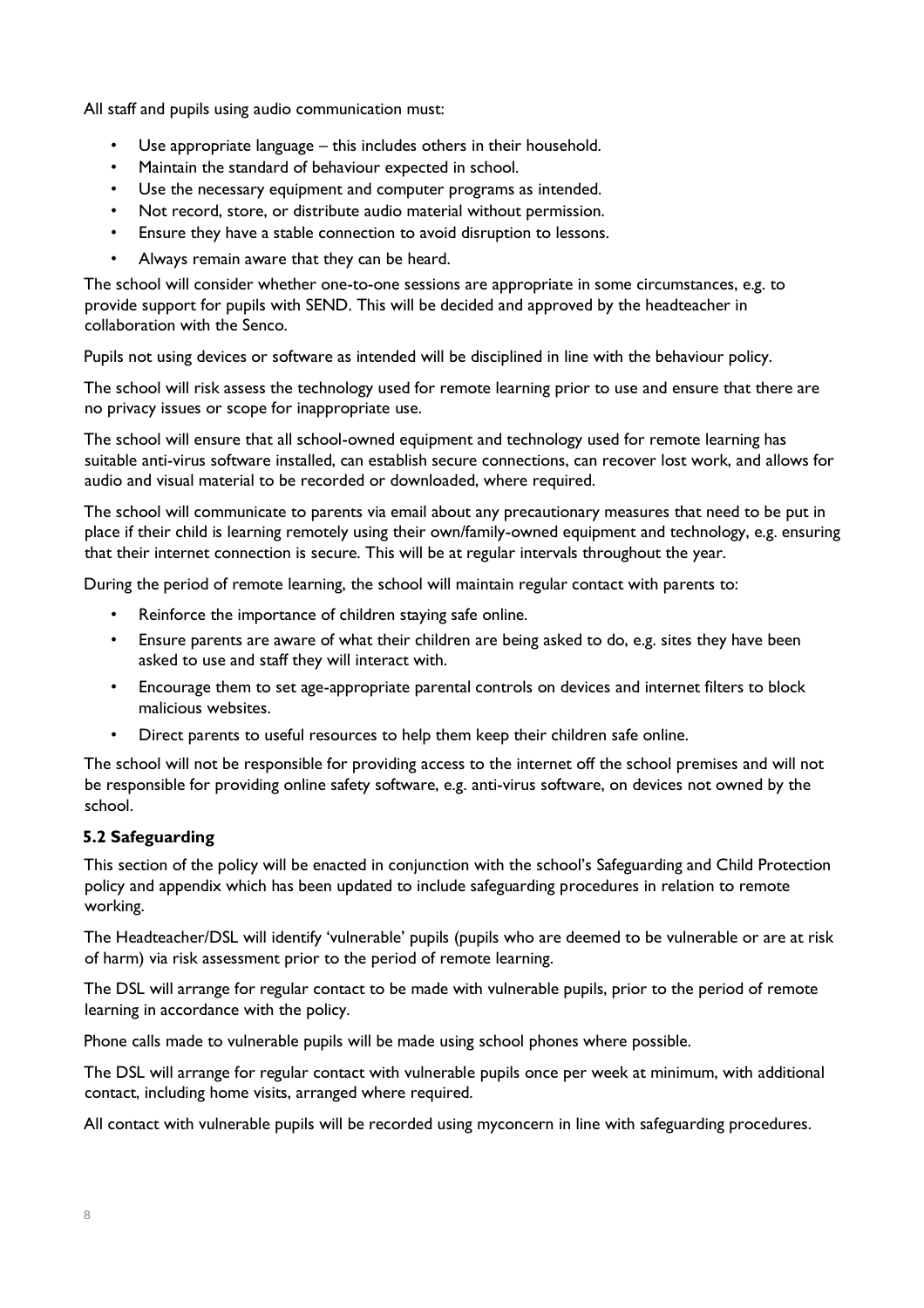The **DSL** will keep in contact with vulnerable pupils' social workers or other care professionals during the period of remote working, as required.

All home visits **must**:

- Have at least **one** suitably trained individual present.
- Be undertaken by no fewer than **two** members of staff.
- Be suitably recorded so that a full chronology is maintained.
- Actively involve the pupil.

The **DSL/DDSL** will meet (in person or remotely) with the relevant members of staff **once** per **week** to discuss new and current safeguarding arrangements for vulnerable pupils learning remotely.

All members of staff will report any safeguarding concerns to the **DSL** immediately.

Pupils and their parents will be encouraged to contact the **DSL** if they wish to report safeguarding concerns, e.g. regarding harmful or upsetting content or incidents of online bullying. The school will also signpost families to the practical support that is available for reporting these concerns.

## **6. Monitoring arrangements**

This policy will be reviewed regularly throughout this period. At every review, it will be approved by [the full governing board/committee name/name or job title of individual].

## **7. Links with other policies**

This policy is linked to our:

- Safeguarding Policy and coronavirus addendum to this policy
- **Behaviour Policy**
- Data protection policy and privacy notices
- ICT and internet acceptable use policy
- Online safety policy
- DGAT code of conduct
- DGAT working at home guidance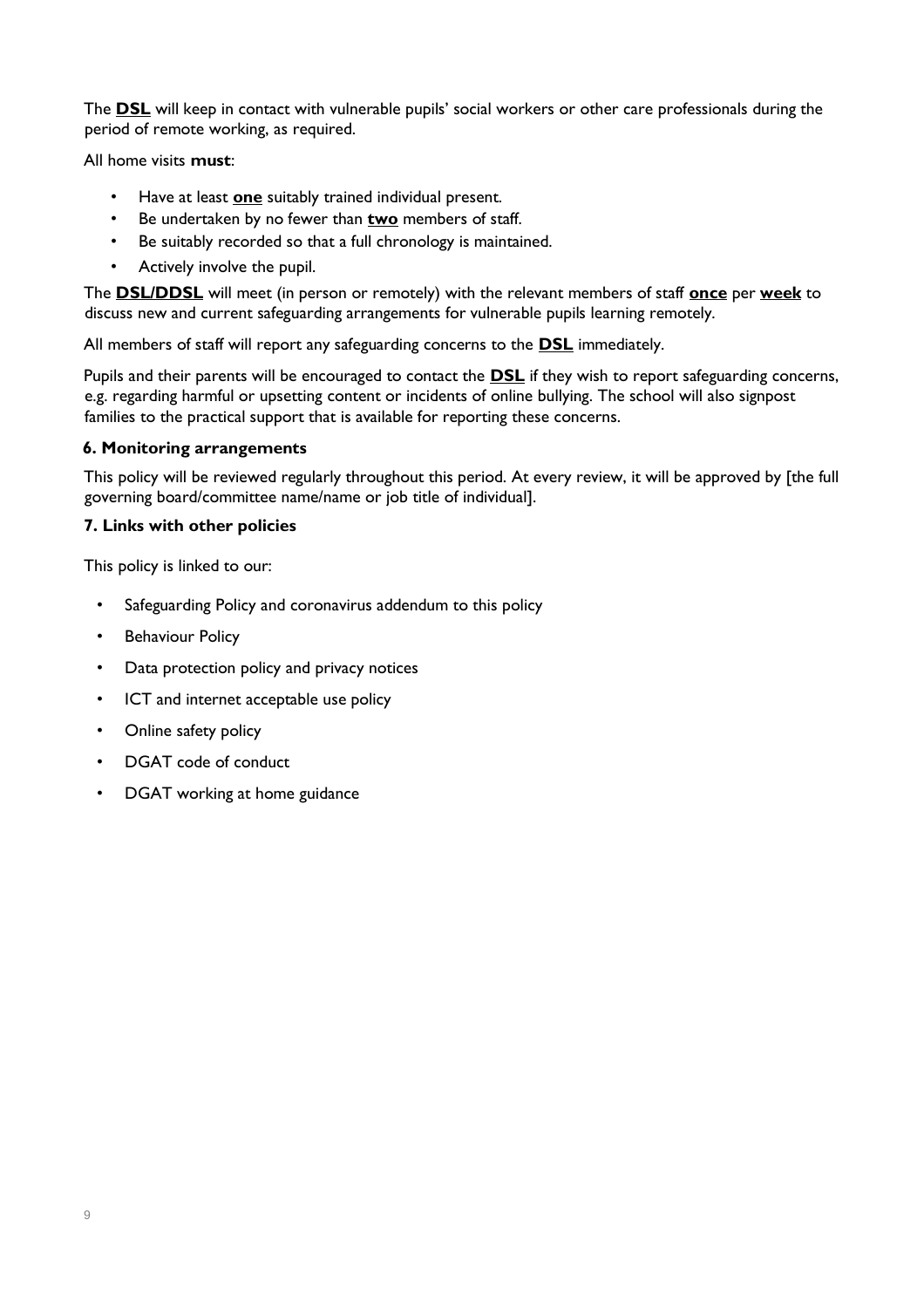### Appendix

What does remote teaching at Bibury Primary School look like? September 2020

Where a class or small number of pupils need to self-isolate, or in the event of a local lockdown requiring pupils to remain at home, Bibury Primary School will offer remote education.

From Day 1 Padlet will signpost learning activities to be completed.

Our planning for this scenario includes the use of both online and offline resources and teaching videos. These will be closely matched to the long and medium term plans set out for each class. Where pupils do not have access to online materials we will offer equipment or paper-based learning and we will liaise with families to establish how best to support them.

We also recognise that for younger pupils and some pupils with SEND, activities may need to be delivered in a range of ways to be more closely tailored to their needs.

We will communicate plans with parents along with clear communication of the expectation to engage with daily learning provided.

Teachers will share the daily overview of lessons in a video introduction each day on Padlet.

### EYFS

We will continue to support EYFS much in the same way as we did during lockdown as this was very successful. We will signpost parents and carers to activities via the padlet page and through contact via Zoom or Teams. Most learning within reception is based around practical activities and exposing children to new vocabulary. The activities added to padlet will have this focus and include suggested vocabulary Maths will be based on the White Rose activities we follow in school, English will follow the Write Stuff approach and parents will be guided through a powerpoint with teaching notes. Other activtities will be signposted on padlet. Handwriting will be provided on printed sheets to pick up and phonics will be delivered through online Letters and Sounds videos. Reading books will be picked up weekly.

Phonics will be delivered through daily Letters and Sounds videos which will be posted onto the padlet page daily. All children who need phonics will be expected to watch and learn through this.

#### KS1 and KS2

In the event of school closure, a timetable for the week will be published on Padlet. This will include a daily English and Maths lesson, weekly Science, RE and Computing lessons, and all other foundation subjects planned to be taught that term. To support coverage these subjects will be timetabled across the week.

Reading books will be sent out in packs and quarantined for 72 hours before being sent out again. Children can continue to complete AR Quizzes at home and teachers should regularly view assessment feedback provided and make contact with parents if there are any concerns about progress.

English lessons will follow the weekly plan. Teacher input, assessment and feedback will be supported by Teams, Zoom and Purple Mash. Pupils will also be expected to publish work on Padlet and email work into school through parents' email account.

Maths lessons will follow the weekly plan. Teacher input, assessment and feedback will be supported by WRM videos, Teams, Zoom and Purple Mash. Pupils will also be expected to publish work on Padlet and email work into school through parents' email account.

Science, RE, Computing and foundation subjects (with the exception of PE) will follow the sequence of learning on the medium term plan. Teacher input, assessment and feedback will be supported by Teams and Purple Mash. Pupils will also be expected to publish work on Padlet and/or email work into school through parents' email account.